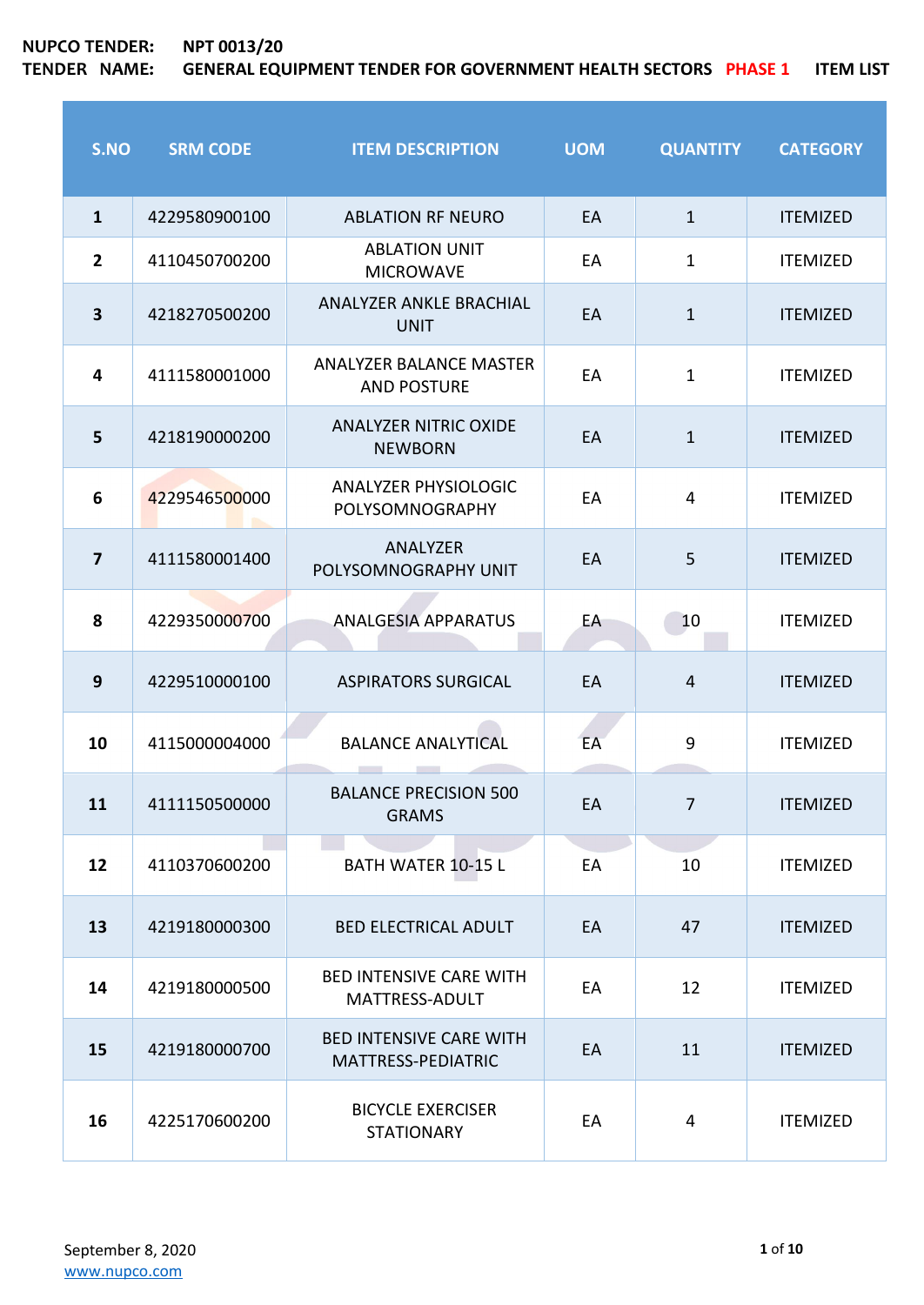| S.NO | <b>SRM CODE</b> | <b>ITEM DESCRIPTION</b>                                           | <b>UOM</b> | <b>QUANTITY</b> | <b>CATEGORY</b> |
|------|-----------------|-------------------------------------------------------------------|------------|-----------------|-----------------|
| 17   | 4115000005000   | <b>BINOCULAR MICROSCOPE</b><br><b>EPI FLUORESCENCE</b>            | EA         | 3               | <b>ITEMIZED</b> |
| 18   | 4218190000500   | BLENDER AIR & O2 LOW                                              | EA         | 3               | <b>ITEMIZED</b> |
| 19   | 4218270500000   | <b>BODY COMPOSITION MOBILE</b>                                    | EA         | $\overline{2}$  | <b>ITEMIZED</b> |
| 20   | 4219190900300   | <b>CABINET AUTOMATED</b><br><b>CONSUMABLE AND DRUGS</b>           | EA         | 32              | <b>ITEMIZED</b> |
| 21   | 4228000000500   | <b>CABINET DRYING FOR SILICON</b><br><b>TUBING</b>                | EA         | $\mathbf{1}$    | <b>ITEMIZED</b> |
| 22   | 4110350400100   | <b>CABINET LAMINAR AIR FLOW 4</b><br><b>FEET</b>                  | EA         | 5               | <b>ITEMIZED</b> |
| 23   | 4110350400000   | <b>CABINET LAMINAR AIR FLOW</b>                                   | EA         | 5               | <b>ITEMIZED</b> |
| 24   | 4110351700300   | <b>CABINET SAFETY CLASS II B2</b>                                 | EA         | 12              | <b>ITEMIZED</b> |
| 25   | 4115000006600   | <b>CABINET TISSUE STORAGE</b>                                     | EA         | $\mathbf{1}$    | <b>ITEMIZED</b> |
| 26   | 4229510000700   | <b>CABINET WARMER FOR</b><br><b>BLANKET</b>                       | EA         | $\overline{3}$  | <b>ITEMIZED</b> |
| 27   | 4218190000900   | <b>CRASH CART</b>                                                 | EA         | 102             | <b>ITEMIZED</b> |
| 28   | 4229510000900   | ELECTRIC CAST CUTTER WITH<br><b>VACUUM</b>                        | EA         | $\overline{2}$  | <b>ITEMIZED</b> |
| 29   | 4218190012900   | <b>CENTRAL STATION</b><br>PHYSIOLOGICAL 16 BEDS<br><b>LICENCE</b> | EA         | 16              | <b>ITEMIZED</b> |
| 30   | 4115000007100   | <b>CENTRIFUGE 12 TUBES TABLE</b><br><b>TOP</b>                    | EA         | $\overline{7}$  | <b>ITEMIZED</b> |
| 31   | 4115000007700   | <b>CENTRIFUGE MICRO 1.5ML TO</b><br>2ML                           | EA         | $\mathbf{1}$    | <b>ITEMIZED</b> |
| 32   | 4115000008200   | <b>CENTRIFUGE REFRIGERATED</b><br><b>TABLE TOP</b>                | EA         | $\mathbf{1}$    | <b>ITEMIZED</b> |
| 33   | 4219210100200   | <b>CHAIR BLOOD DRAWING</b>                                        | EA         | $\mathbf{1}$    | <b>ITEMIZED</b> |
| 34   | 4219210700300   | <b>CHAIRS FLUOROSCOPY</b>                                         | EA         | $\mathbf{1}$    | <b>ITEMIZED</b> |
| 35   | 4221000040500   | <b>CLEANER ULTRASONIC</b>                                         | EA         | $\overline{2}$  | <b>ITEMIZED</b> |
| 36   | 4218200300100   | <b>COLPOSCOPE GYNECOLOGY</b><br><b>EXAMINATION</b>                | EA         | $\overline{2}$  | <b>ITEMIZED</b> |
| 37   | 4214000057600   | <b>COUCH TREATMENT HEIGHT</b><br><b>ADJUSTABLE</b>                | EA         | 3               | <b>ITEMIZED</b> |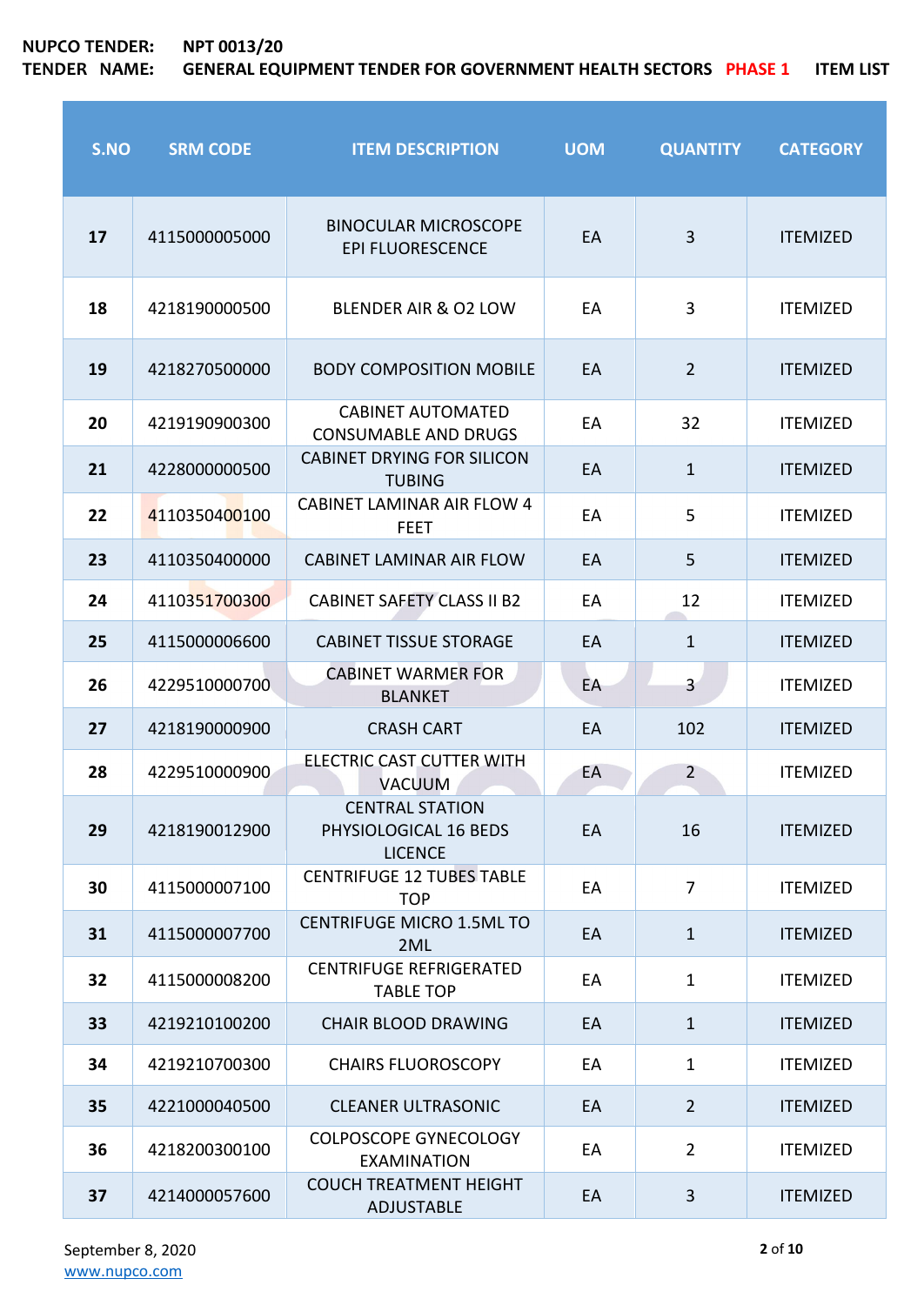| S.NO | <b>SRM CODE</b>        | <b>ITEM DESCRIPTION</b>                           | <b>UOM</b> | <b>QUANTITY</b> | <b>CATEGORY</b> |
|------|------------------------|---------------------------------------------------|------------|-----------------|-----------------|
| 38   | 4229370100200          | <b>CRUSHER PILL AUTOMATIC</b>                     | EA         | $\overline{2}$  | <b>ITEMIZED</b> |
| 39   | 4215220014500          | DENTAL CURING UNIT ACRYLIC                        | EA         | $\overline{4}$  | <b>ITEMIZED</b> |
| 40   | 4218190011900          | <b>DEFIBRILLATOR UNIT</b>                         | EA         | 102             | <b>ITEMIZED</b> |
| 41   | 4215000000100          | <b>DENTAL UNIT</b>                                | EA         | 10              | <b>ITEMIZED</b> |
| 42   | 4215000001000          | DENTAL UNIT FOLDABLE                              | EA         | $\overline{2}$  | <b>ITEMIZED</b> |
| 43   | 4229510001400          | PORTABLE DENTAL UNIT                              | EA         | $\mathbf{1}$    | <b>ITEMIZED</b> |
| 44   | ال ال<br>4229510001500 | <b>ELECTRICAL DERMATOME</b>                       | EA         | $\overline{2}$  | <b>ITEMIZED</b> |
| 45   | 4218190001700          | DETECTOR BLOOD FLOW                               | EA         | 12              | <b>ITEMIZED</b> |
| 46   | 4228000001800          | <b>DISINFECTOR HIGH LEVEL</b><br>ULTRASOUND PROBE | EA         | $\overline{2}$  | <b>ITEMIZED</b> |
| 47   | 4219190900500          | <b>DISPENSING MEDICATION</b><br><b>AUTOMATED</b>  | EA         | 40              | <b>ITEMIZED</b> |
| 48   | 4229510010300          | <b>DISSECTING SYSTEM</b><br><b>ULTRASONIC</b>     | EA         | $\mathbf{1}$    | <b>ITEMIZED</b> |
| 49   | 4214000002600          | <b>FETAL HEART DOPPLER-</b><br><b>HANDHELD</b>    | EA         | 6               | <b>ITEMIZED</b> |
| 50   | 4220170000000          | DOPPLER TRANSCRANIAL                              | EA         | $\mathbf{1}$    | <b>ITEMIZED</b> |
| 51   | 4115000011400          | <b>DRYER 50 SLIDE</b>                             | EA         | $\overline{4}$  | <b>ITEMIZED</b> |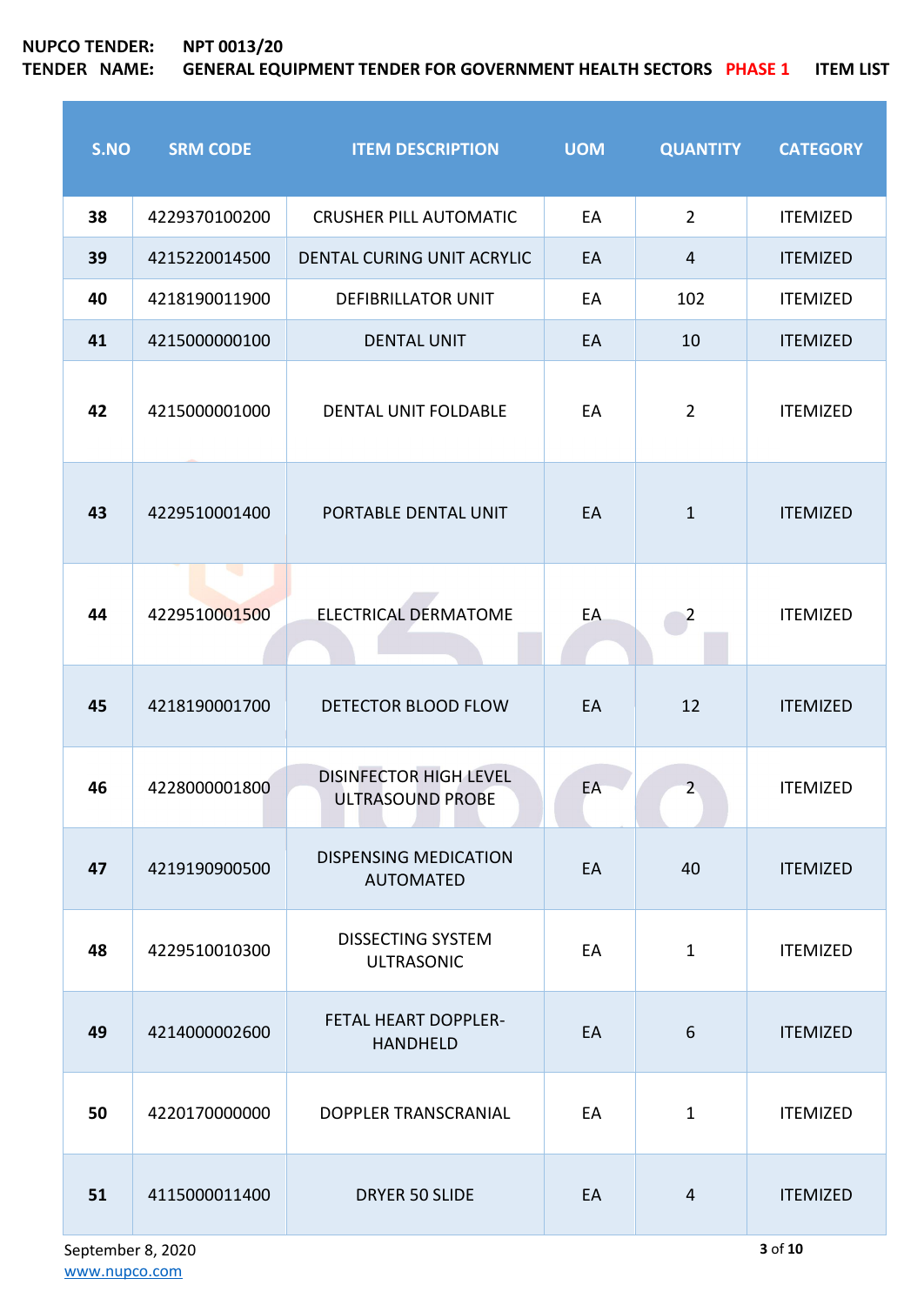| S.NO | <b>SRM CODE</b> | <b>ITEM DESCRIPTION</b>                                     | <b>UOM</b> | <b>QUANTITY</b> | <b>CATEGORY</b> |
|------|-----------------|-------------------------------------------------------------|------------|-----------------|-----------------|
| 52   | 4229510401600   | <b>ELECTROSURGERY UNIT</b><br><b>DENTAL</b>                 | EA         | $\overline{2}$  | <b>ITEMIZED</b> |
| 53   | 4229510401500   | <b>ELECTROSURGERY WITH</b><br>ARGON AND VESSEL SEALING      | EA         | $\mathbf{1}$    | <b>ITEMIZED</b> |
| 54   | 4229510002300   | ELECTROSURGICAL UNIT                                        | EA         | 21              | <b>ITEMIZED</b> |
| 55   | 4115000012300   | <b>EVAPORATOR NITROGEN</b>                                  | EA         | $\mathbf{1}$    | <b>ITEMIZED</b> |
| 56   | 4225160000300   | <b>EXERCISER ANKLE AND LEG</b>                              | EA         | 4               | <b>ITEMIZED</b> |
| 57   | 4214351500100   | FLEXIBLE LARYNGOPHARYNGO<br><b>TOWER</b>                    | EA         | $\mathbf{1}$    | <b>ITEMIZED</b> |
| 58   | 4214000002900   | <b>FLOWMETER AIR</b>                                        | EA         | 12              | <b>ITEMIZED</b> |
| 59   | 4115000013100   | <b>FREEZER 500 LITER</b>                                    | EA         | 5               | <b>ITEMIZED</b> |
| 60   | 4115000013300   | <b>FREEZER PLASMA</b>                                       | EA         | $\mathbf{1}$    | <b>ITEMIZED</b> |
| 61   | 4110300500100   | FREEZER ULTRA LOW -15 TO -<br><b>40 70 LITERS</b>           | EA         | 1               | <b>ITEMIZED</b> |
| 62   | 4115000013400   | <b>FREEZER ULTRA LOW</b><br>TEMPERATURE - 20 TO - 86C       | EA         | $\overline{2}$  | <b>ITEMIZED</b> |
| 63   | 4215220900200   | <b>FURNACE PORCELAIN</b>                                    | PC         | $\mathbf{1}$    | <b>ITEMIZED</b> |
| 64   | 4229470001100   | <b>HEART LUNG BY PASS UNIT</b>                              | EA         | $\overline{4}$  | <b>ITEMIZED</b> |
| 65   | 4220185600000   | <b>HOLTER ECG</b>                                           | EA         | $\overline{3}$  | <b>ITEMIZED</b> |
| 66   | 4110150400000   | <b>HOMOGENIZER TISSUE</b>                                   | EA         | $\mathbf{1}$    | <b>ITEMIZED</b> |
| 67   | 4229510002700   | <b>HYDRO-SURGICAL SYSTEM</b>                                | EA         | $\mathbf{1}$    | <b>ITEMIZED</b> |
| 68   | 4220184800300   | <b>IMAGING SYSTEM</b><br>RADIOGRAPHY 2D/3D                  | EA         | $\mathbf{1}$    | <b>ITEMIZED</b> |
| 69   | 4115000016500   | <b>INCUBATOR CO2 WITH</b><br><b>CYLINDER &amp;REGULATOR</b> | EA         | $\overline{7}$  | <b>ITEMIZED</b> |
| 70   | 4218190002700   | <b>INCUBATOR NEONATAL</b><br><b>TRANSPORT</b>               | EA         | $\overline{2}$  | <b>ITEMIZED</b> |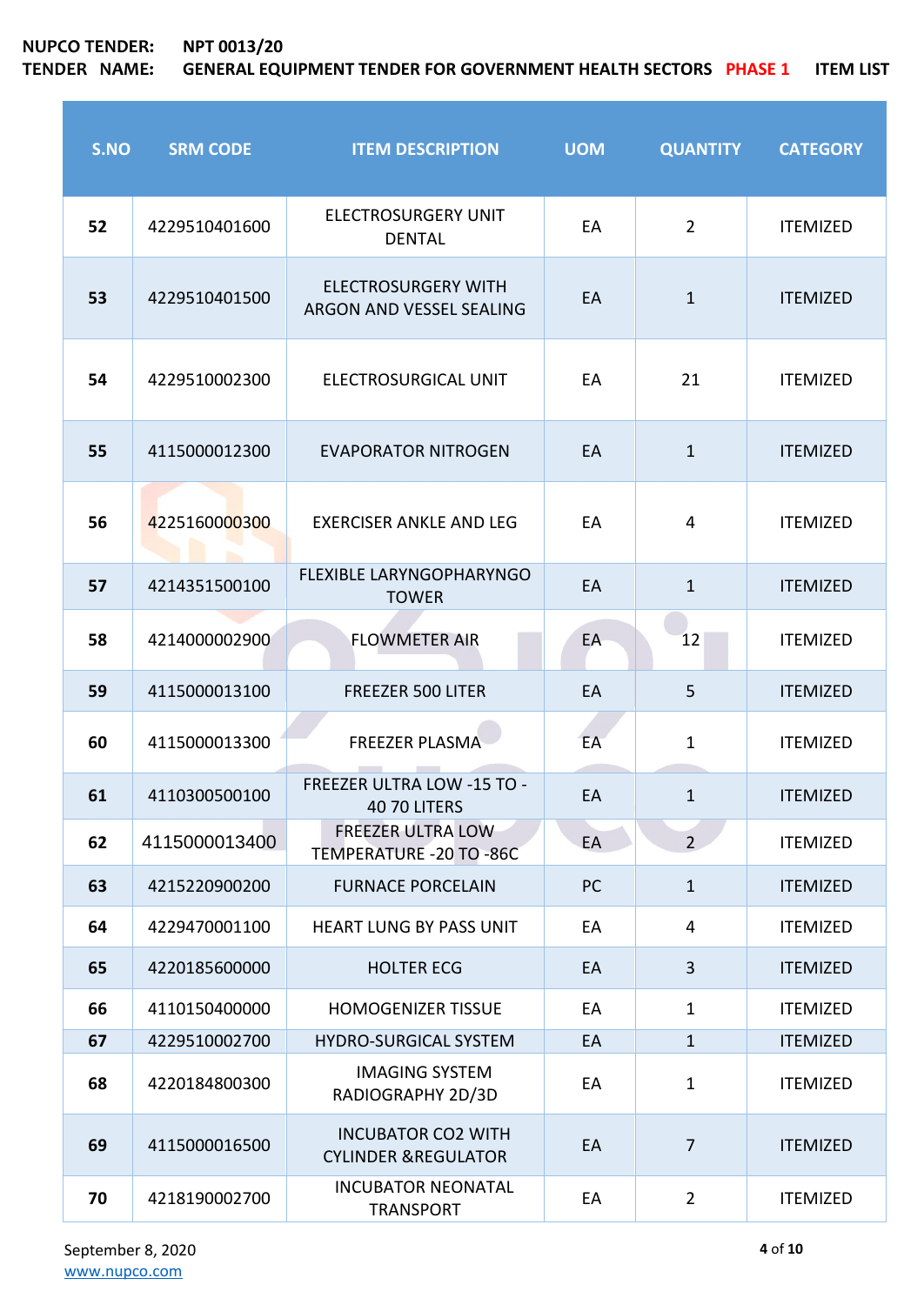ř.

| S.NO | <b>SRM CODE</b> | <b>ITEM DESCRIPTION</b>                                        | <b>UOM</b> | <b>QUANTITY</b> | <b>CATEGORY</b> |
|------|-----------------|----------------------------------------------------------------|------------|-----------------|-----------------|
| 71   | 4229660900100   | <b>INTRACRANIAL</b><br>RADIOSURGERY STEREOTACTIC               | EA         | $\mathbf{1}$    | <b>ITEMIZED</b> |
| 72   | 4218190012300   | <b>INTUBATION DIFFICULT</b><br><b>VIDEO ADULT</b>              | EA         | 4               | <b>ITEMIZED</b> |
| 73   | 4115000017000   | <b>IRRADIATOR BLOOD BANK</b>                                   | EA         | $\mathbf{1}$    | <b>ITEMIZED</b> |
| 74   | 4229510003500   | DIODE LASER-OPHTHALMIC                                         | EA         | $\mathbf 1$     | <b>ITEMIZED</b> |
| 75   | 4229516303800   | <b>LASER DIODE SURGERY 20</b><br><b>WATTS</b>                  | EA         | $\mathbf{1}$    | <b>ITEMIZED</b> |
| 76   | 4229511901900   | <b>LASER ND YAG</b>                                            | EA         | $\mathbf{1}$    | <b>ITEMIZED</b> |
| 77   | 4219180001900   | LIFT PATIENT CIELING<br><b>MOUNT</b>                           | EA         | $\overline{2}$  | <b>ITEMIZED</b> |
| 78   | 4214000004100   | LIGHT EXAM CEILING<br><b>MOUNTED</b>                           | EA         | $\mathbf{1}$    | <b>ITEMIZED</b> |
| 79   | 4229510004300   | LITHOTRIPSY ULTRASONIC<br><b>INVASIVE</b>                      | EA         | $\overline{2}$  | <b>ITEMIZED</b> |
| 80   | 4214000011900   | <b>METER PH</b>                                                | EA         | 3               | <b>ITEMIZED</b> |
| 81   | 4215160003600   | MICROSCOPE DENTAL<br><b>CAMERA INTRAORAL</b>                   | EA         | $\overline{4}$  | <b>ITEMIZED</b> |
| 82   | 4229510049400   | MICROSCOPE SURGICAL ENT                                        | EA         | $\mathbf{1}$    | <b>ITEMIZED</b> |
| 83   | 4229512100400   | MICROSCOPE SURGICAL<br><b>NEURO</b>                            | EA         | $\overline{2}$  | <b>ITEMIZED</b> |
| 84   | 4229510004600   | MICROSCOPE SURGICAL<br><b>OPHTHALMIC</b>                       | EA         | $\mathbf{1}$    | <b>ITEMIZED</b> |
| 85   | 4229510004700   | <b>MICROSCOPE SURGICAL</b><br><b>PLASTIC</b>                   | EA         | $\mathbf{1}$    | <b>ITEMIZED</b> |
| 86   | 4215220015500   | <b>MIXER ALGINATE FOR</b><br><b>DENTAL</b>                     | EA         | $\mathbf{1}$    | <b>ITEMIZED</b> |
| 87   | 4115000022000   | <b>MIXER VORTEX</b>                                            | EA         | $\mathbf{1}$    | <b>ITEMIZED</b> |
| 88   | 4218190004600   | <b>MONITOR APNEA</b>                                           | EA         | $\overline{7}$  | <b>ITEMIZED</b> |
| 89   | 4218200500600   | <b>MONITOR PHYSIOLOGICAL</b><br><b>BEDSIDE 21 INCH</b>         | EA         | 172             | <b>ITEMIZED</b> |
| 90   | 4218190017000   | <b>MONITOR PHYSIOLOGICAL</b><br><b>BEDSIDE 21 INCH NEONATE</b> | EA         | 37              | <b>ITEMIZED</b> |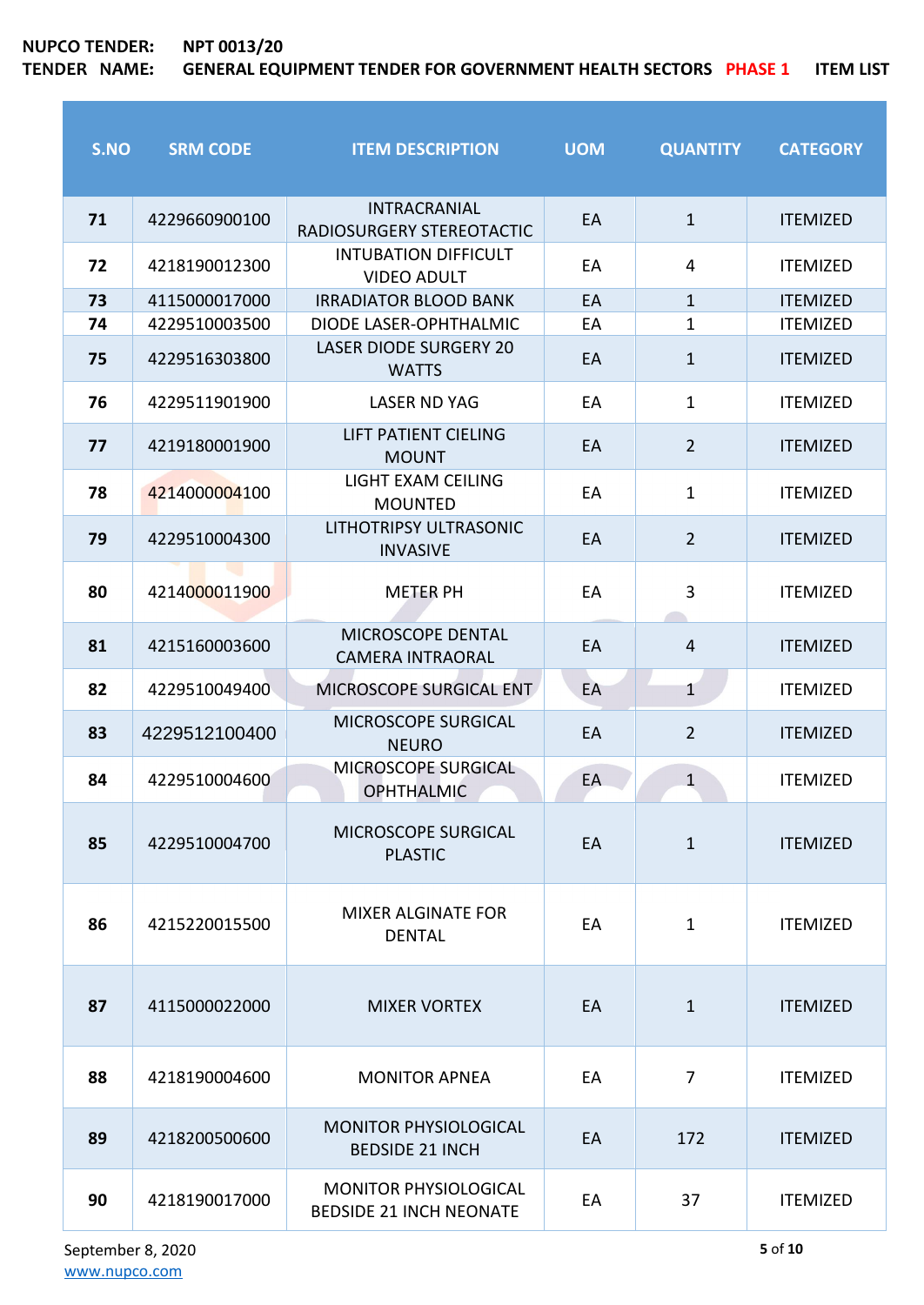| S.NO | <b>SRM CODE</b> | <b>ITEM DESCRIPTION</b>                                       | <b>UOM</b> | <b>QUANTITY</b> | <b>CATEGORY</b> |
|------|-----------------|---------------------------------------------------------------|------------|-----------------|-----------------|
| 91   | 4218240100400   | <b>MONITOR PHYSIOLOGICAL</b><br><b>TRANSPORT</b>              | EA         | 14              | <b>ITEMIZED</b> |
| 92   | 4218200501300   | OTO OPHTHALMOSCOPE<br><b>DESKTOP</b>                          | EA         | $\mathbf{1}$    | <b>ITEMIZED</b> |
| 93   | 4218200501400   | OTO OPTHALMOSCOPE<br><b>WALL MOUNT</b>                        | EA         | $\mathbf{1}$    | <b>ITEMIZED</b> |
| 94   | 4218190005800   | PACEMAKER CARDIAC                                             | EA         | 7               | <b>ITEMIZED</b> |
| 95   | 4229470001400   | PACEMAKER DUAL CHAMBER<br><b>EXTERNAL</b>                     | EA         | 17              | <b>ITEMIZED</b> |
| 96   | 4410230000200   | PACKAGING SYSTEM UNIT<br><b>DOSE</b>                          | EA         | 3               | <b>ITEMIZED</b> |
| 97   | 4214371300700   | PHOTOTHERAPY LIGHTS<br>ULTRAVIOLET UVA/UVB<br><b>TABLETOP</b> | EA         | $\mathbf{1}$    | <b>ITEMIZED</b> |
| 98   | 4229511100700   | POSITIONING SYSTEM HEAD<br><b>INTRA OPERATIVE</b>             | EA         |                 | <b>ITEMIZED</b> |
| 99   | 4215160004000   | POT DIPPING WAX DENTAL                                        | EA         | 4               | <b>ITEMIZED</b> |
| 100  | 4220180006300   | PROBE GAMMA SURGICAL                                          | EA         | $\mathbf{1}$    | <b>ITEMIZED</b> |
| 101  | 4115000025700   | <b>PROCESSOR TISSUE</b><br><b>AUTOMATIC</b>                   | EA         | $\mathbf{1}$    | <b>ITEMIZED</b> |
| 102  | 4222200501000   | <b>PUMP REPEATER</b>                                          | EA         | $\overline{7}$  | <b>ITEMIZED</b> |
| 103  | 4229350002100   | <b>SYRINGE PUMP-SMALL</b><br><b>VOLUME</b>                    | EA         | 20              | <b>ITEMIZED</b> |
| 104  | 4115000026400   | PURIFICATION SYSTEM<br><b>WATER</b>                           | EA         | 5               | <b>ITEMIZED</b> |
| 105  | 4110301000400   | <b>REFRIGERATOR BLOOD BANK</b><br><b>360 BAGS</b>             | EA         | 5               | <b>ITEMIZED</b> |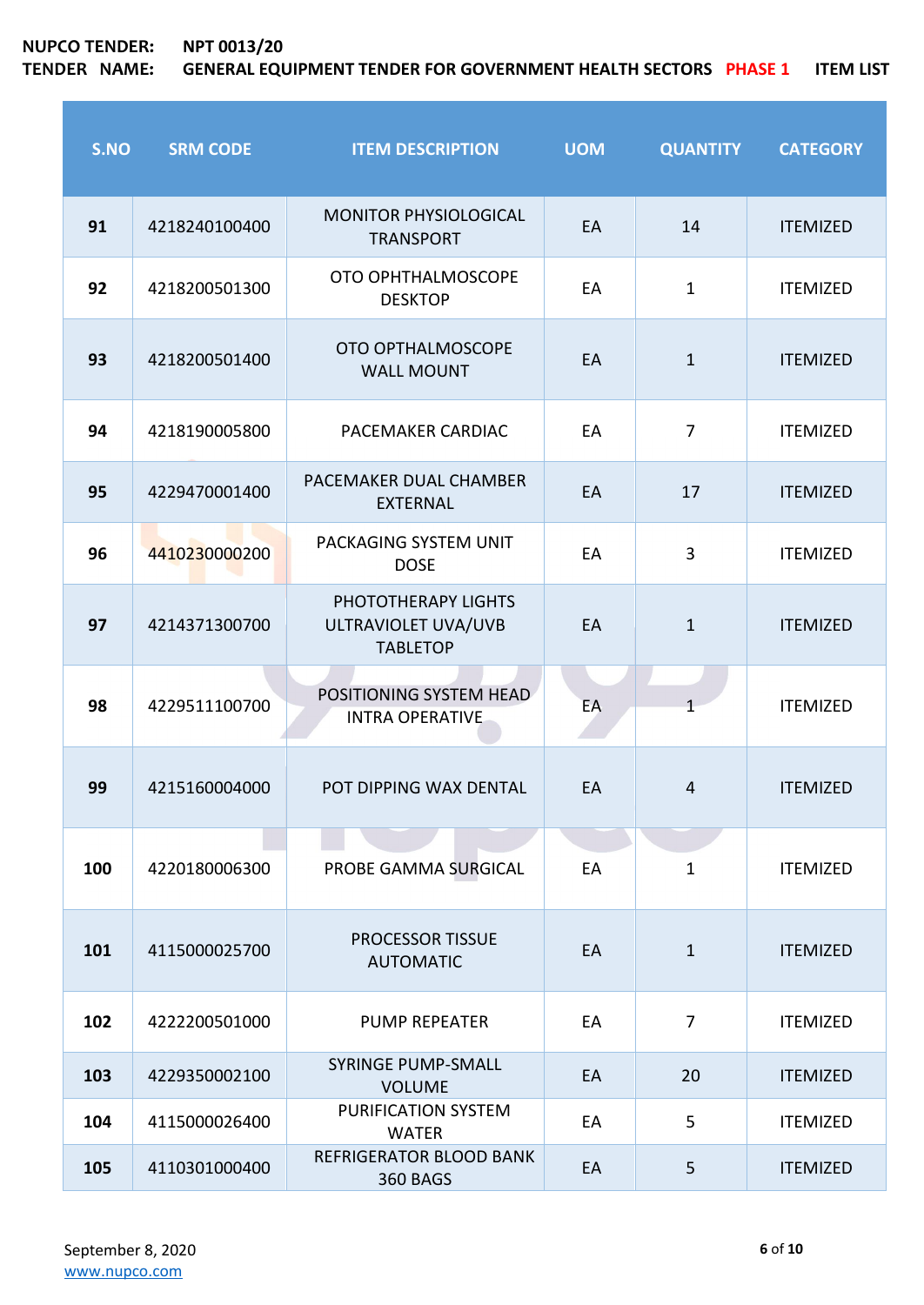**NUPCO TENDER: NPT 0013/20**

| S.NO | <b>SRM CODE</b> | <b>ITEM DESCRIPTION</b>                                  | <b>UOM</b> | <b>QUANTITY</b> | <b>CATEGORY</b> |
|------|-----------------|----------------------------------------------------------|------------|-----------------|-----------------|
| 106  | 4110301000500   | <b>REFRIGERATOR LAB - 710 L</b>                          | EA         | 15              | <b>ITEMIZED</b> |
| 107  | 4110301102600   | <b>REFRIGERATOR MEDICATION</b><br>350L                   | EA         | 16              | <b>ITEMIZED</b> |
| 108  | 4110301100700   | REFRIGERATOR MEDICATION                                  | EA         | $\overline{2}$  | <b>ITEMIZED</b> |
| 109  | 4214000005600   | <b>REGULATOR-SUCTION HIGH</b><br><b>WALL MOUNT</b>       | EA         | 52              | <b>ITEMIZED</b> |
| 110  | 4225160003500   | <b>ROBOTIC SYSTEM</b><br><b>COMPOUNDER IV</b>            | EA         | $\mathbf{1}$    | <b>ITEMIZED</b> |
| 111  | 4214000005900   | <b>SCALE-INFANT</b>                                      | EA         | $\mathbf{1}$    | <b>ITEMIZED</b> |
| 112  | 4214000006000   | <b>SCALE PATIENT WITH HEIGHT</b>                         | EA         | 59              | <b>ITEMIZED</b> |
| 113  | 4214000006200   | SCALES, PATIENT, WHEELCHAIR                              | EA         | $\overline{4}$  | <b>ITEMIZED</b> |
| 114  | 4218190007600   | <b>SCANNER BLADDER</b>                                   | EA         | 15              | <b>ITEMIZED</b> |
| 115  | 4220171800100   | ULTRASOUND OPHTHALMIC A-<br><b>B SCAN AND PACHYMETER</b> | EA         | $\mathbf{1}$    | <b>ITEMIZED</b> |
| 116  | 4115000028100   | <b>SHAKER</b>                                            | EA         | 5               | <b>ITEMIZED</b> |
| 117  | 4110381100000   | <b>SHAKER ORBITAL</b>                                    | EA         | $\overline{4}$  | <b>ITEMIZED</b> |
| 118  | 4225160005000   | <b>SIMULATOR MOVEMENT</b><br><b>IMPROVEMENT</b>          | EA         | 3               | <b>ITEMIZED</b> |
| 119  | 4225160004900   | <b>SIMULATOR MUSCLE</b>                                  | EA         | 6               | <b>ITEMIZED</b> |
| 120  | 4225160004500   | <b>SIMULATOR TRAINING</b><br><b>FOREARM AND WRIST</b>    | EA         | $\mathbf{1}$    | <b>ITEMIZED</b> |
| 121  | 4225160004600   | SIMULATOR TRAINING KNEE                                  | EA         | $\mathbf{1}$    | <b>ITEMIZED</b> |
| 122  | 4225160004700   | <b>SIMULATOR TRAINING</b><br><b>LOWER EXTREMITIES</b>    | EA         | $\mathbf{1}$    | <b>ITEMIZED</b> |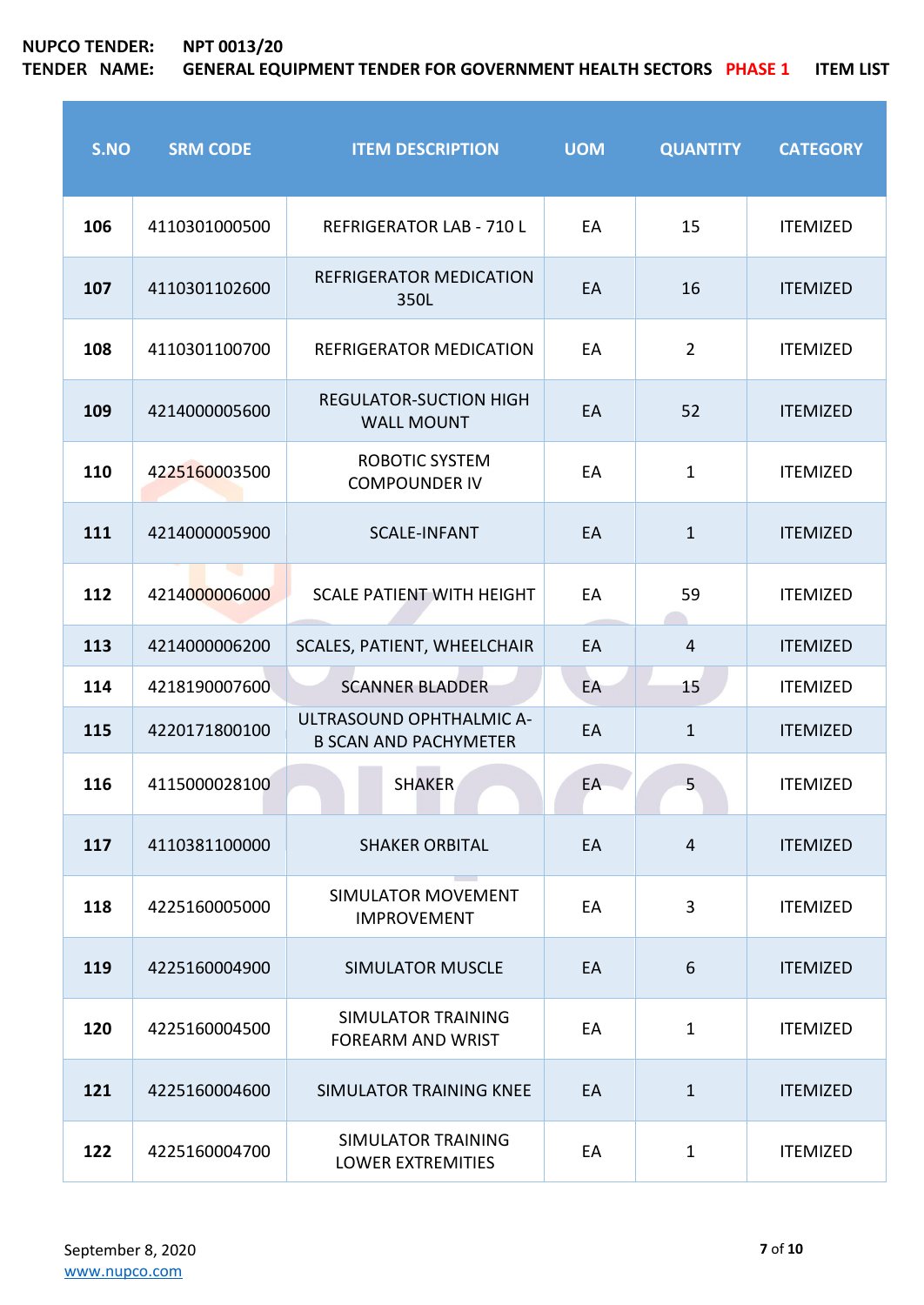r

| S.NO | <b>SRM CODE</b> | <b>ITEM DESCRIPTION</b>                                   | <b>UOM</b> | <b>QUANTITY</b> | <b>CATEGORY</b> |
|------|-----------------|-----------------------------------------------------------|------------|-----------------|-----------------|
| 123  | 4229621300000   | <b>SIMULATOR TRAINING</b><br><b>SHOULDER THERAPY</b>      | EA         | $\mathbf{1}$    | <b>ITEMIZED</b> |
| 124  | 4225160004800   | <b>SIMULATOR TRAINING</b><br><b>SHOULDER THERAPY MINI</b> | EA         | $\mathbf{1}$    | <b>ITEMIZED</b> |
| 125  | 4225161100500   | <b>SIMULATORS TRAINING</b><br><b>STABILOMETRIC</b>        | EA         | $\mathbf{1}$    | <b>ITEMIZED</b> |
| 126  | 4214000006500   | <b>SPHYGMOMANOMETER</b><br><b>ELECTRONIC VITAL SIGN</b>   | EA         | 64              | <b>ITEMIZED</b> |
| 127  | 4115000029600   | <b>STAINER SLIDE AUTOMATED</b><br>HISTO/CYTO              | EA         | $\overline{2}$  | <b>ITEMIZED</b> |
| 128  | 4229350002200   | <b>STIMULATOR NERVE</b>                                   | EA         | $\mathbf{1}$    | <b>ITEMIZED</b> |
| 129  | 4115000030500   | <b>STIRRER HOTPLATE</b>                                   | EA         | $\overline{2}$  | <b>ITEMIZED</b> |
| 130  | 4112180200300   | <b>STIRRER MAGNETIC</b>                                   | EA         | 1               | <b>ITEMIZED</b> |
| 131  | 4219180002600   | STRETCHER-BARIATRIC                                       | EA         | $\mathbf{1}$    | <b>ITEMIZED</b> |
| 132  | 4217000002700   | STRETCHER, TRANSPORT                                      | EA         | $\overline{2}$  | <b>ITEMIZED</b> |
| 133  | 4229352200100   | <b>SUCTION UNIT PORTABLE</b>                              | PC         | 45              | <b>ITEMIZED</b> |
| 134  | 4214000064000   | <b>TABLE EXAM GENERAL</b>                                 | EA         | $\mathbf{1}$    | <b>ITEMIZED</b> |
| 135  | 4219270000300   | <b>TABLE EXAM PHYSICAL</b><br>THERAPY 450 KG              | EA         | $\overline{2}$  | <b>ITEMIZED</b> |
| 136  | 4229511200300   | <b>TABLE OPERATING SPINAL</b>                             | PC         | $\mathbf{1}$    | <b>ITEMIZED</b> |
| 137  | 4221150400500   | <b>TABLE TILTING</b>                                      | EA         | 3               | <b>ITEMIZED</b> |
| 138  | 4220170000100   | ULTRASOUND TABLE                                          | EA         | $\overline{2}$  | <b>ITEMIZED</b> |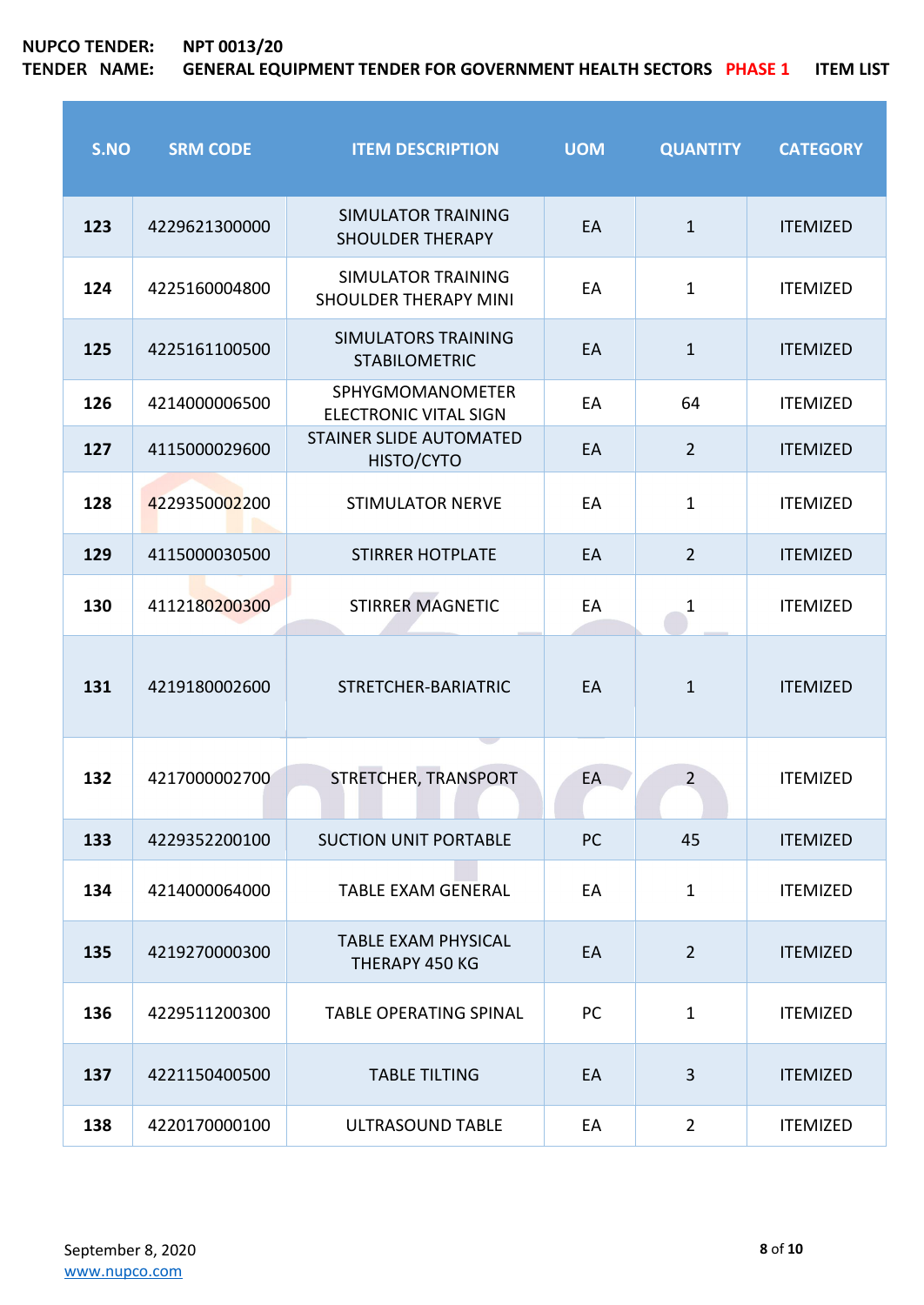# **NUPCO TENDER: NPT 0013/20**

| S.NO | <b>SRM CODE</b> | <b>ITEM DESCRIPTION</b>                                                    | <b>UOM</b> | <b>QUANTITY</b> | <b>CATEGORY</b> |
|------|-----------------|----------------------------------------------------------------------------|------------|-----------------|-----------------|
| 139  | 4218190007900   | <b>TELEMETRY SYSTEM</b>                                                    | EA         | 41              | <b>ITEMIZED</b> |
| 140  | 4115000004700   | <b>BATH PLASMA THAWING</b>                                                 | EA         | $\overline{2}$  | <b>ITEMIZED</b> |
| 141  | 4115000031200   | <b>THERMAL CYCLER</b>                                                      | EA         | 8               | <b>ITEMIZED</b> |
| 142  | 4229450000900   | <b>TOMOGRAPHY COHERENT</b><br>OPTICAL OCT INTERIOR AND<br><b>POSTERIOR</b> | EA         | $\mathbf{1}$    | <b>ITEMIZED</b> |
| 143  | 4229512200600   | <b>TOURNIQUET SYSTEM</b><br><b>SURGICAL</b>                                | EA         | $\overline{2}$  | <b>ITEMIZED</b> |
| 144  | 4218190008000   | <b>VEIN TRANSILLUMINATOR-</b><br><b>HANDHELD</b>                           | EA         | 4               | <b>ITEMIZED</b> |
| 145  | 4225161300000   | <b>TREADMILL</b>                                                           | EA         | $\overline{2}$  | <b>ITEMIZED</b> |
| 146  | 4218241600100   | <b>TYMPANOMETER DIAGNOSTIC</b>                                             | EA         | $\mathbf{1}$    | <b>ITEMIZED</b> |
| 147  | 4111582700000   | <b>URODYNAMIC SYSTEM</b>                                                   | EA         | $\overline{4}$  | <b>ITEMIZED</b> |
| 148  | 4111582700100   | <b>UROFLOW</b>                                                             | EA         | 2 <sup>1</sup>  | <b>ITEMIZED</b> |
| 149  | 4218190009000   | <b>VENTILATOR NASAL CPAP</b><br><b>NEONATAL</b>                            | EA         | 17              | <b>ITEMIZED</b> |
| 150  | 4218190008800   | <b>VENTILATOR ICU ADULT AND</b><br><b>PEDIATRIC</b>                        | EA         | 21              | <b>ITEMIZED</b> |
| 151  | 4217000002900   | <b>VENTILATOR TRANSPORT</b><br><b>ADULT &amp;PEDIATRIC</b>                 | EA         | 5               | <b>ITEMIZED</b> |
| 152  | 4218190009300   | <b>VENTILATOR TRANSPORT MRI</b><br><b>COMPATIBLE</b>                       | EA         | 4               | <b>ITEMIZED</b> |
| 153  | 4219180003900   | <b>VIBRATOR CHEST UNIT</b>                                                 | EA         | 25              | <b>ITEMIZED</b> |
| 154  | 4227220801200   | <b>WALKER PATIENT</b>                                                      | EA         | $\mathbf{1}$    | <b>ITEMIZED</b> |
| 155  | 4229350002700   | <b>WARMER BLOOD</b>                                                        | EA         | $\overline{4}$  | <b>ITEMIZED</b> |
| 156  | 4215200800300   | X-RAY DENTAL DIGITAL WALL<br><b>MOUNT</b>                                  | EA         | $\mathbf{1}$    | <b>ITEMIZED</b> |